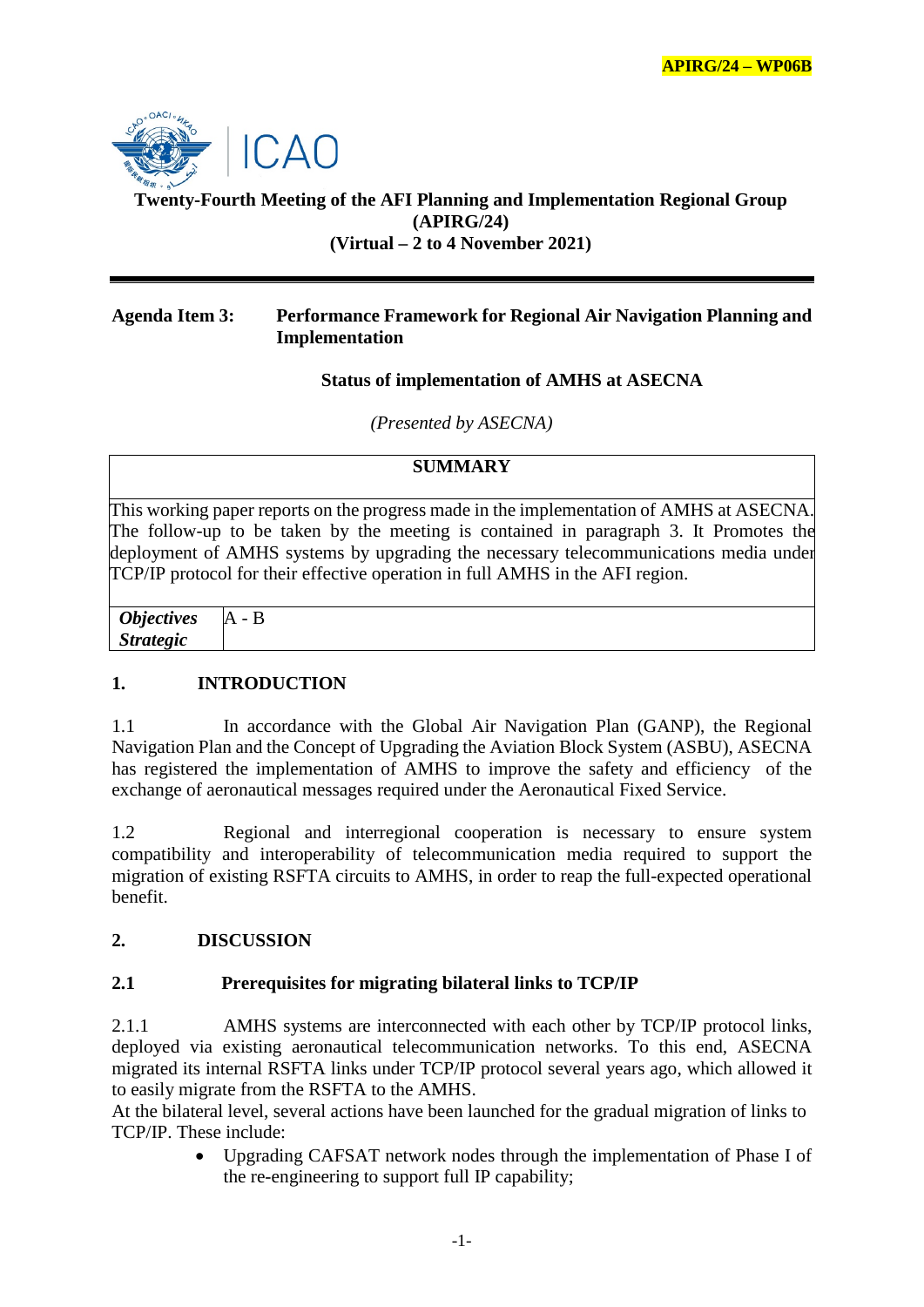- Interconnection and/or interoperability of AFISNET with AFI's aeronautical VSAT networks (SADC-III, NAFISAT, CAFSAT, REDDIG);
- Expansion and interconnection of AFISNET to the South America (SAM) region with nodes in Recife, Cayenne and Trinidad and Tobago connecting the AFI and SAM regions; To date, only the link with RECIFE is migrated to TCP/IP.

## **2.2 State of AMHS implementation in the ASECNA area**

2.2.1 Since 2014, ASECNA has begun the installation of AMHS for the smooth implementation of ATS messaging in accordance with the ICAO regional plan. To date, AMHS systems are implemented and operational in ten (10) centers. Since 2017, the SFA circuits between ASECNA centers operate in AMHS. Actions are underway to continue AMHS connections with adjacent ACCs.

2.2.2 On 25 June 2020, after IOT and pre-operational procedures and very comprehensive coordination and cooperation between ASECNA and DECEA (Brazil) during the COVID-19 period, the first connection in AMHS (ATS Message Handling System) technology between South America and Africa was activated and is operational.

2.2.3 With the activation of the AMHS link with Dakar, Senegal, using the satellite connection of the AFISNET network in Recife and Dakar, DECEA and ASECNA have since ensured the fluidity necessary for the processing of flight plans, meteorology and aeronautical information messages between South America and Africa, with an operational gain in terms of circuit and data availability.

2.2.4 Following the example of Dakar – Recife AMHS implementation, increased coordination is needed with our partners to migrate bilateral links under TCP/IP protocol, as this is a necessary prerequisite for centres equipped with AMHS to establish end-to-end AMHS links.

2.2.5 Currently, ASECNA continues to deploy AMHS systems in almost all of its centres. This project is entering its final phase with on-site reception and commissioning operations by the end of the year, with regard to the centers of Abidjan, Douala, Bangui, Bissau, Libreville, Malabo, Moroni, which will soon be interconnected in TCP/IP via the secure links deployed on its network.

# **3. ACTION BY THE MEETING**

## 3.1 The meeting is invited to:

- a) Take note of the information contained in the present document,
- b) Invite States and organizations: To implement the AMHS, while migrating to TCP/IP, bilateral links with adjacent equipped centers, in order to ensure the interoperability of AMHS systems in the AFI region.
- c) Strengthen cooperation between the States of the AFI region for the coordinated implementation of the prerequisites for the establishment of bilateral links in full AMHS, with a view to improving the performance of the Fixed Aeronautical Service.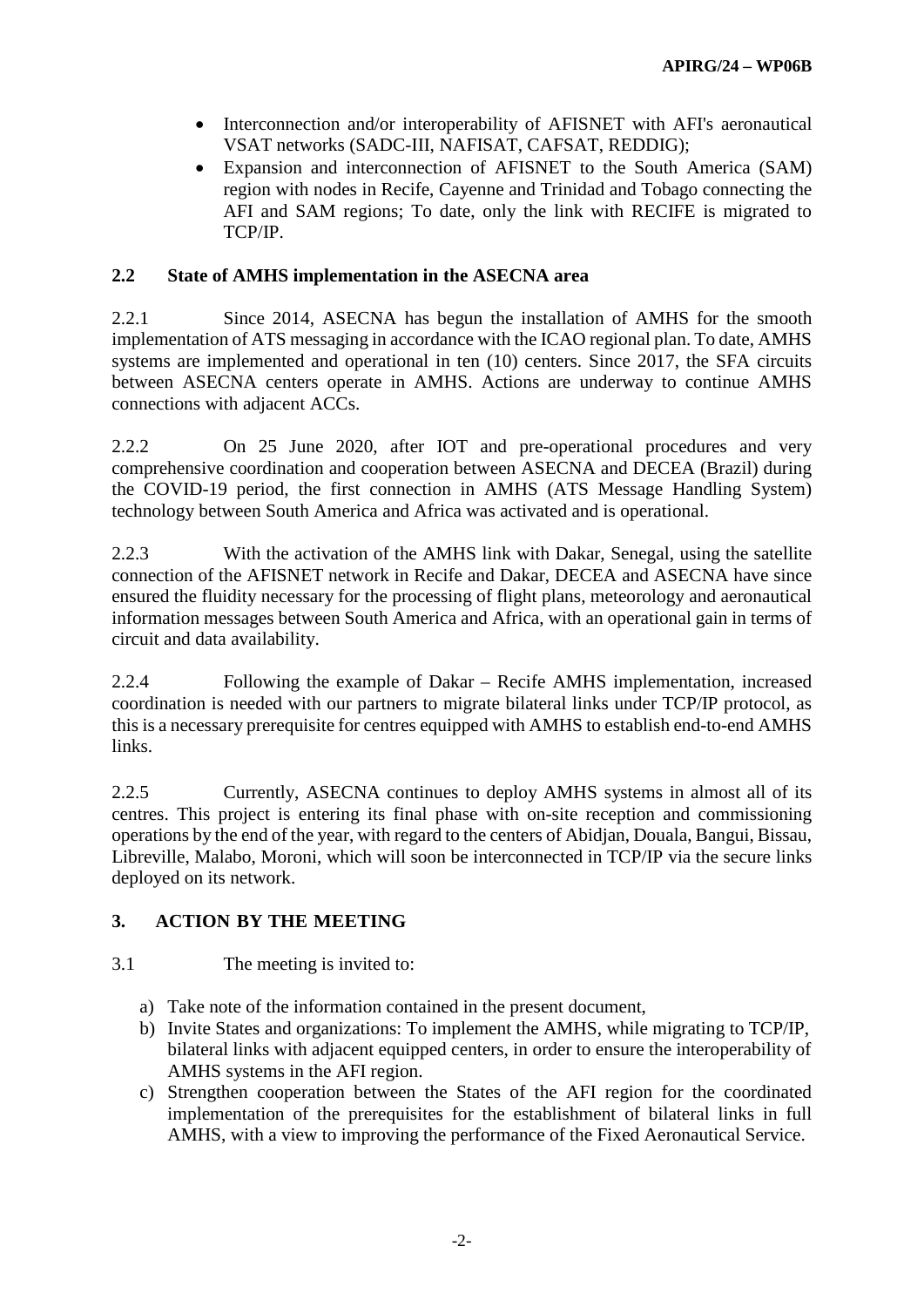| <b>PAYS</b>    | <b>Site</b>    | Circuit<br>$\hat{\mathbf{z}}$ | Corresponding            | <b>Circuit</b> | <b>Planned</b><br>implementation of COMMENTS<br>the AMHS circuit |                                               |
|----------------|----------------|-------------------------------|--------------------------|----------------|------------------------------------------------------------------|-----------------------------------------------|
|                |                | $\overline{\mathbf{4}}$       | <b>ACCRA</b>             | <b>AFTN</b>    | <b>End 2022</b>                                                  | <b>Required: AFISNET IP link</b>              |
|                |                |                               | <b>NIAMEY</b>            | <b>AMHS</b>    |                                                                  |                                               |
|                | <b>COTONOU</b> |                               | <b>LOME</b>              | <b>AMHS</b>    |                                                                  |                                               |
|                |                |                               | <b>LAGOS</b>             | <b>AFTN</b>    | <b>End 2022</b>                                                  | <b>Required: AFISNET IP link</b>              |
|                |                | $\overline{\mathbf{3}}$       | <b>NIAMEY</b>            | <b>AMHS</b>    |                                                                  |                                               |
|                | <b>OUAGA</b>   |                               | <b>BAMAKO</b>            | <b>AMHS</b>    |                                                                  |                                               |
| <b>BURKINA</b> |                |                               | <b>ACCRA</b>             | <b>AFTN</b>    | <b>End 2022</b>                                                  | <b>Required: AFISNET IP link</b>              |
|                | <b>BRAZZA</b>  | 16                            | <b>BANGUI</b>            | <b>AFTN</b>    | 2022                                                             | <b>AMHS</b> system being deployed             |
|                |                |                               | <b>DAKAR</b>             | <b>AMHS</b>    |                                                                  |                                               |
| <b>CONGO</b>   |                |                               | <b>DOUALA</b>            | <b>AFTN</b>    | 2022                                                             | <b>AMHS</b> system being deployed             |
|                |                |                               | <b>KINSHASA</b>          | <b>AFTN</b>    | <b>End 2022</b>                                                  |                                               |
|                |                |                               | <b>JOHANNESBOUR</b><br>G | <b>AFTN</b>    | <b>End 2022</b>                                                  | Required: AFISNET /<br><b>NAFISAT IP link</b> |
|                |                |                               | <b>LIBREVILLE</b>        | <b>AFTN</b>    | 2022                                                             | <b>AMHS</b> system being deployed             |
|                |                |                               | <b>LUANDA</b>            | <b>AFTN</b>    | <b>End 2022</b>                                                  |                                               |
|                |                |                               | <b>NAIROBI</b>           | <b>AFTN</b>    | <b>End 2022</b>                                                  | <b>Required: NAFISAT IP link</b>              |
|                |                |                               | <b>N'DJAMENA</b>         | <b>AMHS</b>    |                                                                  |                                               |

# **Annexe 1 : State of implementation of AMHS in ASECNA centers**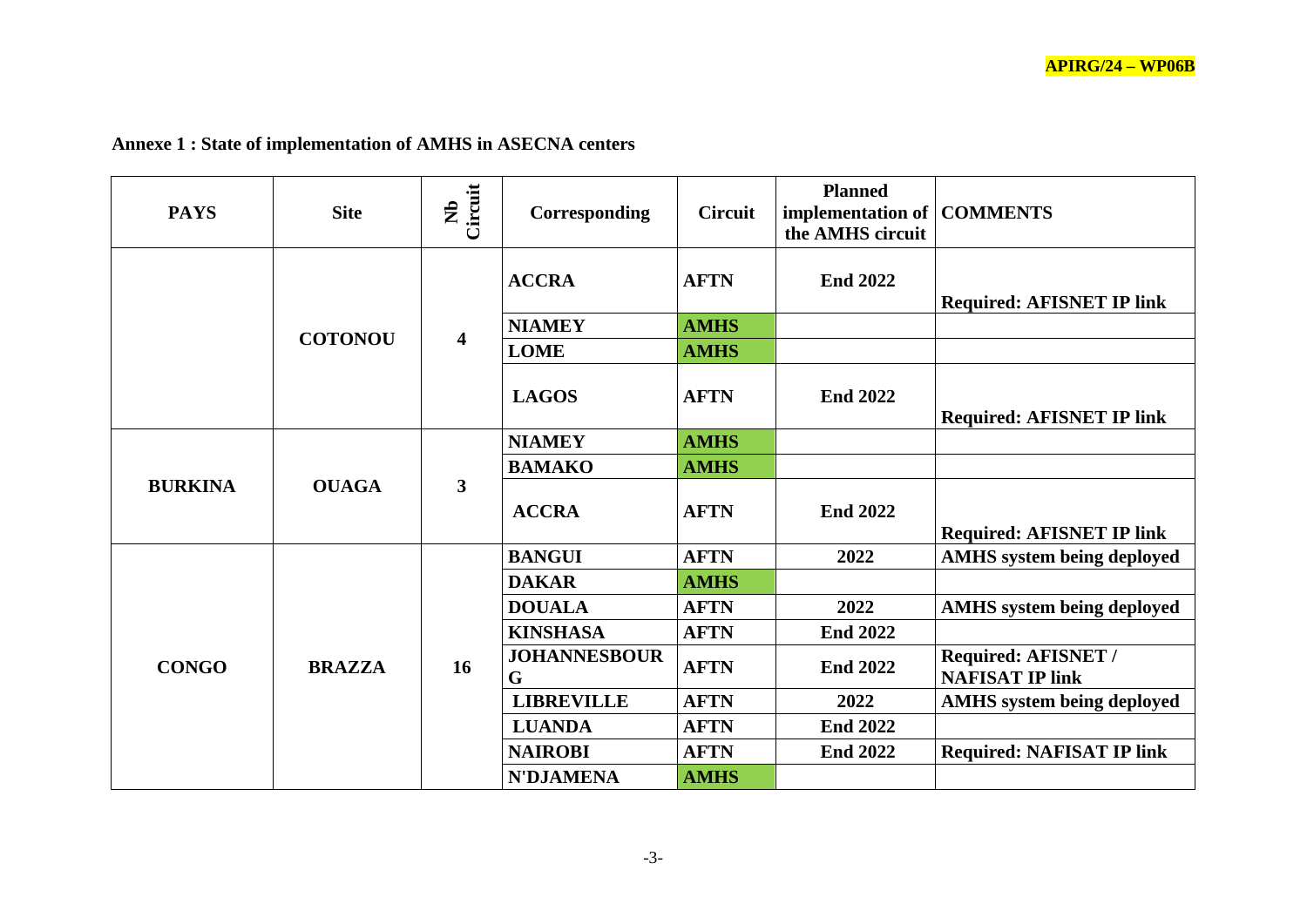|                   |                   |                         | <b>NIAMEY</b>            | <b>AMHS</b> |                 |                                   |
|-------------------|-------------------|-------------------------|--------------------------|-------------|-----------------|-----------------------------------|
|                   |                   |                         | <b>SAOTOME</b>           | <b>AFTN</b> | <b>End 2022</b> |                                   |
|                   |                   |                         | <b>MALABO</b>            | <b>AFTN</b> | 2022            | <b>AMHS</b> system being deployed |
|                   |                   |                         | <b>KANO</b>              | <b>AFTN</b> | <b>End 2022</b> | <b>Required: AFISNET IP link</b>  |
|                   |                   |                         | <b>ACCRA</b>             | <b>AFTN</b> | <b>End 2022</b> | <b>Required: AFISNET IP link</b>  |
|                   |                   |                         | <b>TANA</b>              | <b>AMHS</b> |                 |                                   |
|                   |                   |                         | <b>LOME</b>              | <b>AMHS</b> |                 |                                   |
|                   |                   | 7                       | <b>JOHANNESBOUR</b><br>G | <b>AFTN</b> | <b>End 2022</b> | <b>Required: AFISNET IP link</b>  |
|                   |                   |                         | <b>MORONI</b>            | <b>AFTN</b> | 2022            | <b>AMHS</b> system being deployed |
| <b>MADAGASCAR</b> | <b>TANA</b>       |                         | <b>DZAOUDZI</b>          | <b>AFTN</b> | 2022            |                                   |
|                   |                   |                         | <b>MAURICE</b>           | <b>AFTN</b> | <b>End 2022</b> | <b>Required: AFISNET IP link</b>  |
|                   |                   |                         | <b>ST DENIS</b>          | <b>AFTN</b> | 2022            |                                   |
|                   |                   |                         | <b>BRAZZA</b>            | <b>AMHS</b> |                 |                                   |
|                   |                   |                         | <b>DAKAR</b>             | <b>AMHS</b> |                 |                                   |
|                   | <b>BAMAKO</b>     | $\overline{\mathbf{4}}$ | <b>DAKAR</b>             | <b>AMHS</b> |                 |                                   |
| <b>MALI</b>       |                   |                         | <b>OUAGA</b>             | <b>AMHS</b> |                 |                                   |
|                   |                   |                         | <b>ABIDJAN</b>           | <b>AFTN</b> | 2022            | <b>AMHS</b> system being deployed |
|                   |                   |                         | <b>NOUAKCHOTT</b>        | <b>AMHS</b> |                 |                                   |
| <b>MAURITANIE</b> | <b>NOUAKCHOTT</b> | 5                       | <b>DAKAR</b>             | <b>AMHS</b> |                 |                                   |
|                   |                   |                         | <b>BAMAKO</b>            | <b>AMHS</b> |                 |                                   |
|                   |                   |                         | <b>CASABLANCA</b>        | <b>AFTN</b> | <b>End 2022</b> | <b>Required: CAFSAT IP link</b>   |
|                   |                   |                         | <b>ABIDJAN</b>           | <b>AFTN</b> | 2022            | <b>AMHS</b> system being deployed |
|                   |                   |                         | <b>NIAMEY</b>            | <b>AMHS</b> |                 |                                   |
| <b>NIGER</b>      | <b>NIAMEY</b>     | 13                      | <b>ALGER</b>             | <b>AFTN</b> | 2022            |                                   |
|                   |                   |                         | <b>ADDIS</b>             | <b>AFTN</b> | <b>End 2022</b> | <b>Required: AFISNET IP link</b>  |
|                   |                   |                         | <b>N'DJAMENA</b>         | <b>AMHS</b> |                 |                                   |
|                   |                   |                         | <b>KANO</b>              | <b>AFTN</b> | <b>End 2022</b> | <b>Required: AFISNET IP link</b>  |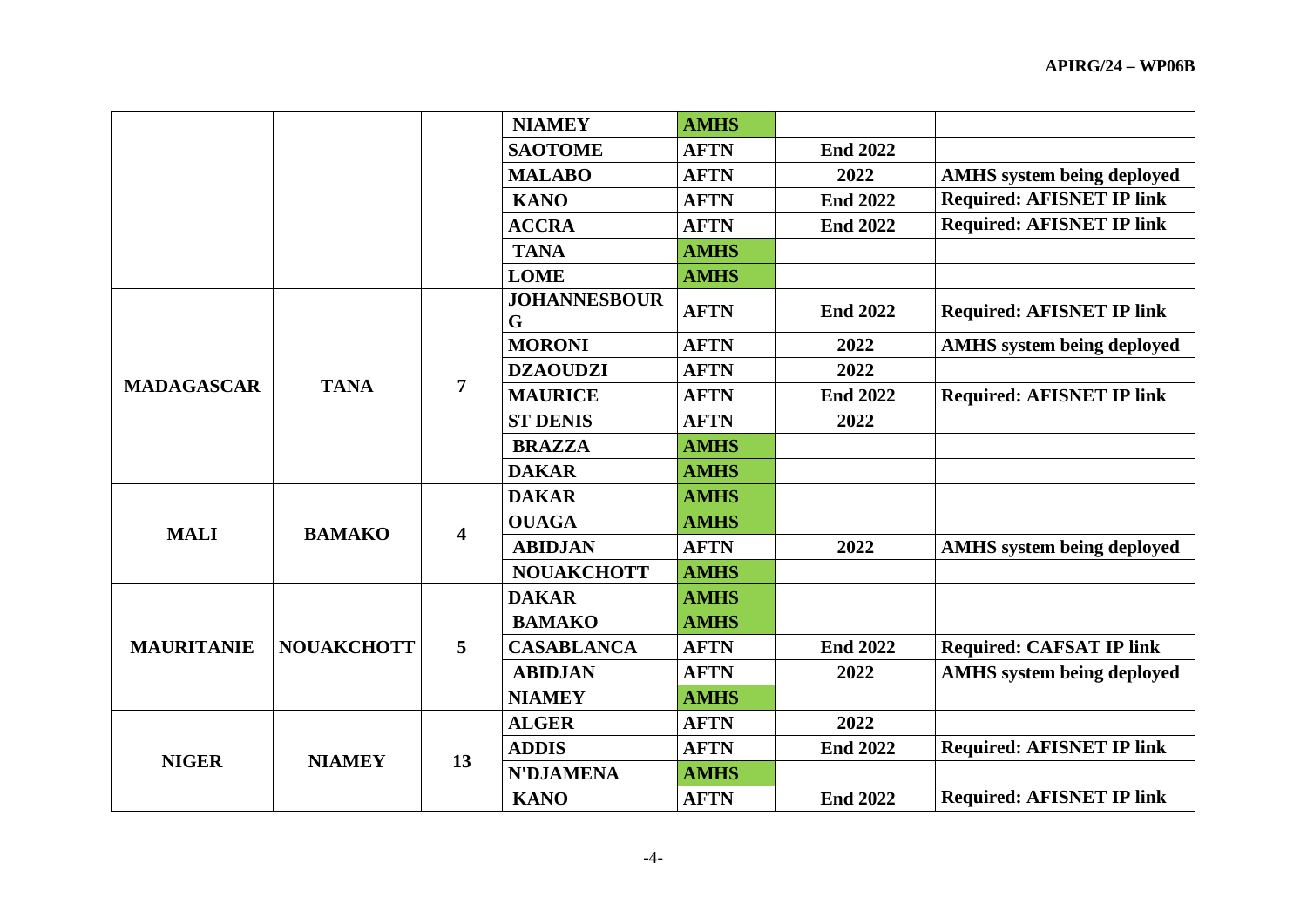|                |                  |    | <b>BRAZZA</b>            | <b>AMHS</b> |                 |                                                    |
|----------------|------------------|----|--------------------------|-------------|-----------------|----------------------------------------------------|
|                |                  |    | <b>ACCRA</b>             | <b>AFTN</b> | <b>End 2022</b> | <b>Required: AFISNET IP link</b>                   |
|                |                  |    | <b>OUAGA</b>             | <b>AMHS</b> |                 |                                                    |
|                |                  |    | <b>DAKAR</b>             | <b>AMHS</b> |                 |                                                    |
|                |                  |    | <b>COTONOU</b>           | <b>AMHS</b> |                 |                                                    |
|                |                  |    | <b>LOME</b>              | <b>AMHS</b> |                 |                                                    |
|                |                  |    | <b>ABIDJAN</b>           | <b>AFTN</b> | 2022            | <b>AMHS</b> system being deployed                  |
|                |                  |    | <b>NOUAKCHOTT</b>        | <b>AMHS</b> |                 |                                                    |
|                |                  |    | <b>BAMAKO</b>            | <b>AMHS</b> |                 |                                                    |
|                |                  | 15 | <b>CASA</b>              | <b>AFTN</b> | <b>End 2022</b> | <b>Required: CAFSAT IP link</b>                    |
|                |                  |    | <b>NOUAKCHOTT</b>        | <b>AMHS</b> |                 |                                                    |
|                | <b>DAKAR</b>     |    | <b>SAL</b>               | <b>AFTN</b> | 2022            | <b>Required: AFISNET IP link</b>                   |
| <b>SENEGAL</b> |                  |    | <b>BANJUL</b>            | <b>AFTN</b> | 2022            | <b>Required: AFISNET IP link</b>                   |
|                |                  |    | <b>BISSAU</b>            | <b>AFTN</b> | 2022            | <b>AMHS</b> system being deployed                  |
|                |                  |    | <b>ROBERTS</b>           | <b>AFTN</b> | <b>End 2022</b> |                                                    |
|                |                  |    | <b>BRAZZA</b>            | <b>AMHS</b> |                 |                                                    |
|                |                  |    | <b>ABIDJAN</b>           | <b>AFTN</b> | 2022            | <b>AMHS</b> system being deployed                  |
|                |                  |    | <b>BAMAKO</b>            | <b>AMHS</b> |                 |                                                    |
|                |                  |    | <b>NIAMEY</b>            | <b>AMHS</b> |                 |                                                    |
|                |                  |    | <b>BRASILIA</b>          | <b>AMHS</b> |                 |                                                    |
|                |                  |    | <b>JOHANNESBOUR</b><br>G | <b>AFTN</b> | <b>End 2022</b> | <b>Required:</b><br><b>AFISNET/NAFISAT IP link</b> |
|                |                  |    | <b>MADRID</b>            | <b>AFTN</b> | <b>End 2022</b> | <b>Required: CAFSAT IP link</b>                    |
|                |                  |    | <b>TANA</b>              | <b>AMHS</b> |                 |                                                    |
|                |                  |    | <b>LIBREVILLE</b>        | <b>AFTN</b> | 2022            | <b>AMHS</b> system being deployed                  |
| <b>TCHAD</b>   | <b>N'DJAMENA</b> | 9  | <b>NIAMEY</b>            | <b>AMHS</b> |                 |                                                    |
|                |                  |    | <b>BRAZZA</b>            | <b>AMHS</b> |                 |                                                    |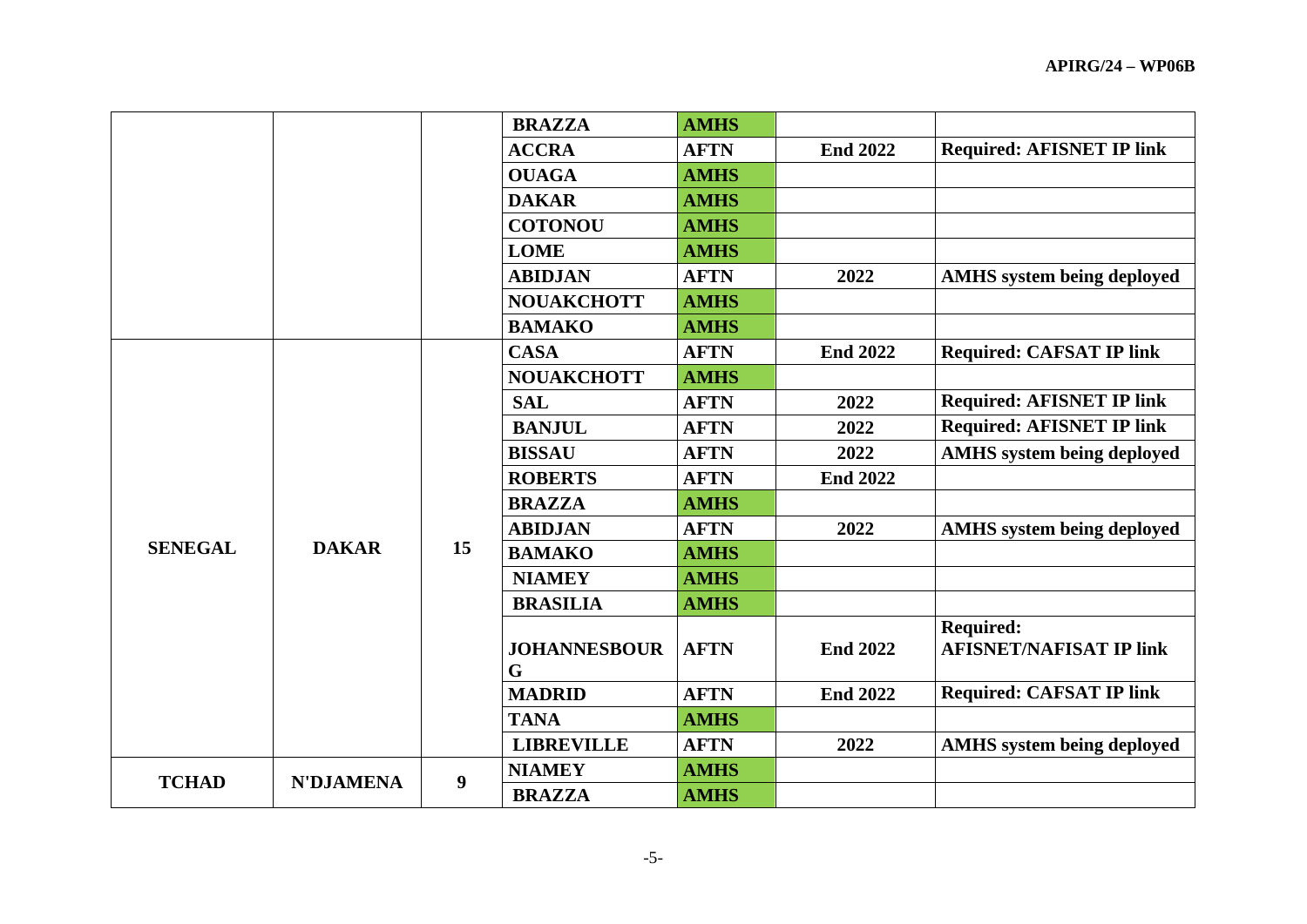|                      |                   |    | <b>MAIDUGURI</b>   | <b>AFTN</b> |                 |                                                               |
|----------------------|-------------------|----|--------------------|-------------|-----------------|---------------------------------------------------------------|
|                      |                   |    | <b>KANO</b>        | <b>AFTN</b> | <b>End 2022</b> | <b>Required: AFISNET IP link</b>                              |
|                      |                   |    | <b>BANGUI</b>      | <b>AFTN</b> | 2022            | <b>AMHS</b> system being deployed                             |
|                      |                   |    | <b>DOUALA</b>      | <b>AFTN</b> | 2022            | <b>AMHS</b> system being deployed                             |
|                      |                   |    | <b>KHARTOUM</b>    | <b>AFTN</b> | <b>End 2022</b> | <b>Required: NAFISAT IP link</b>                              |
|                      |                   |    | <b>TRIPOLI</b>     | <b>AFTN</b> |                 |                                                               |
|                      |                   |    | <b>LOME</b>        | <b>AMHS</b> |                 |                                                               |
|                      | <b>LOME</b>       | 10 | <b>ACCRA</b>       | <b>AFTN</b> | <b>End 2022</b> | <b>Required: AFISNET IP link</b>                              |
|                      |                   |    | <b>COTONOU</b>     | <b>AMHS</b> |                 |                                                               |
|                      |                   |    | <b>NIAMEY</b>      | <b>AMHS</b> |                 |                                                               |
|                      |                   |    | <b>ABIDJAN</b>     | <b>AFTN</b> | 2022            | <b>AMHS</b> system being deployed                             |
|                      |                   |    | <b>LIBREVILLE</b>  | <b>AFTN</b> | 2022            | <b>AMHS</b> system being deployed                             |
| <b>TOGO</b>          |                   |    | <b>LAGOS</b>       | <b>AFTN</b> | <b>End 2022</b> | <b>Required: AFISNET IP link</b>                              |
|                      |                   |    | <b>KANO</b>        | <b>AFTN</b> | <b>End 2022</b> | <b>Required: AFISNET IP link</b>                              |
|                      |                   |    | <b>DOUALA</b>      | <b>AFTN</b> | 2022            | <b>AMHS</b> system being deployed                             |
|                      |                   |    | <b>BRAZZAVILLE</b> | <b>AMHS</b> |                 |                                                               |
|                      |                   |    | <b>NDJAMENA</b>    | <b>AMHS</b> |                 |                                                               |
| <b>CAMEROUN</b>      | <b>DOUALA</b>     |    |                    |             |                 |                                                               |
| <b>CENTRAFRIQUE</b>  | <b>BANGUI</b>     |    |                    |             |                 |                                                               |
| <b>COMORES</b>       | <b>MORONI</b>     |    |                    |             |                 | <b>AMHS</b> replacement project in<br>progress<br>in progress |
| <b>COTE D'IVOIRE</b> | <b>ABIDJAN</b>    |    |                    |             | <b>End 2021</b> |                                                               |
| <b>GABON</b>         | <b>LIBREVILLE</b> |    |                    |             |                 |                                                               |
| <b>GUINEE EQUAT</b>  | <b>MALABO</b>     |    |                    |             |                 |                                                               |
| <b>GUINEE BISSAU</b> | <b>BISSAU</b>     |    |                    |             |                 |                                                               |